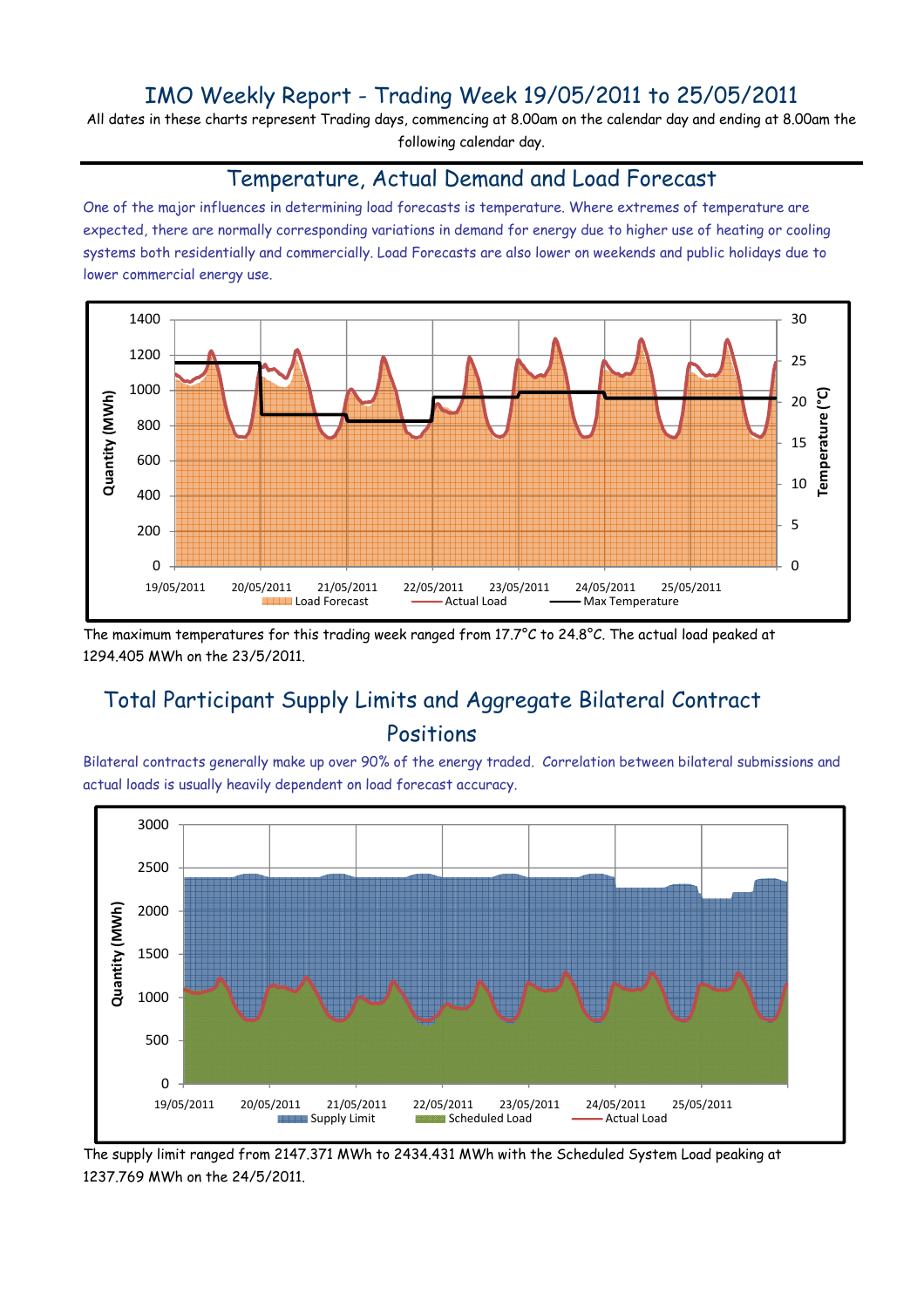### Net Balancing Market Trades

Bilateral contracts and STEM trading are generally based on the forecast energy requirements of Participants. When the forecast requirements are higher or lower than the actual requirements for a day, this Market energy must be bought and sold in the balancing mechanism. This graph shows the estimated net balancing trades.



The majority of the balancing activity this week occurred within Balancing Supply. The maximum balancing demand for the week reached 53.096 MWh on the 25/5/2011. The maximum balancing supply for the week reached -101.765 MWh on the 19/5/2011.

# Total Traded Energy

This chart represents a comparison between the total net energy that is traded in Bilateral Contracts, the STEM and the balancing mechanism. Balancing Supply represents cases in which the total contract position is greater than the demand and customers must supply energy back to balancing. Balancing Demand represents cases in which the total contract position is less than the demand and customers must purchase energy from balancing.



Total balancing supply equalled -10380.3 MWh whereas total balancing demand equalled 629.47 MWh. The Total STEM Traded quantity was 11328.178 MWh, with the STEM Clearing Quantity ranging between 1.56 MWh and 127.611 MWh.